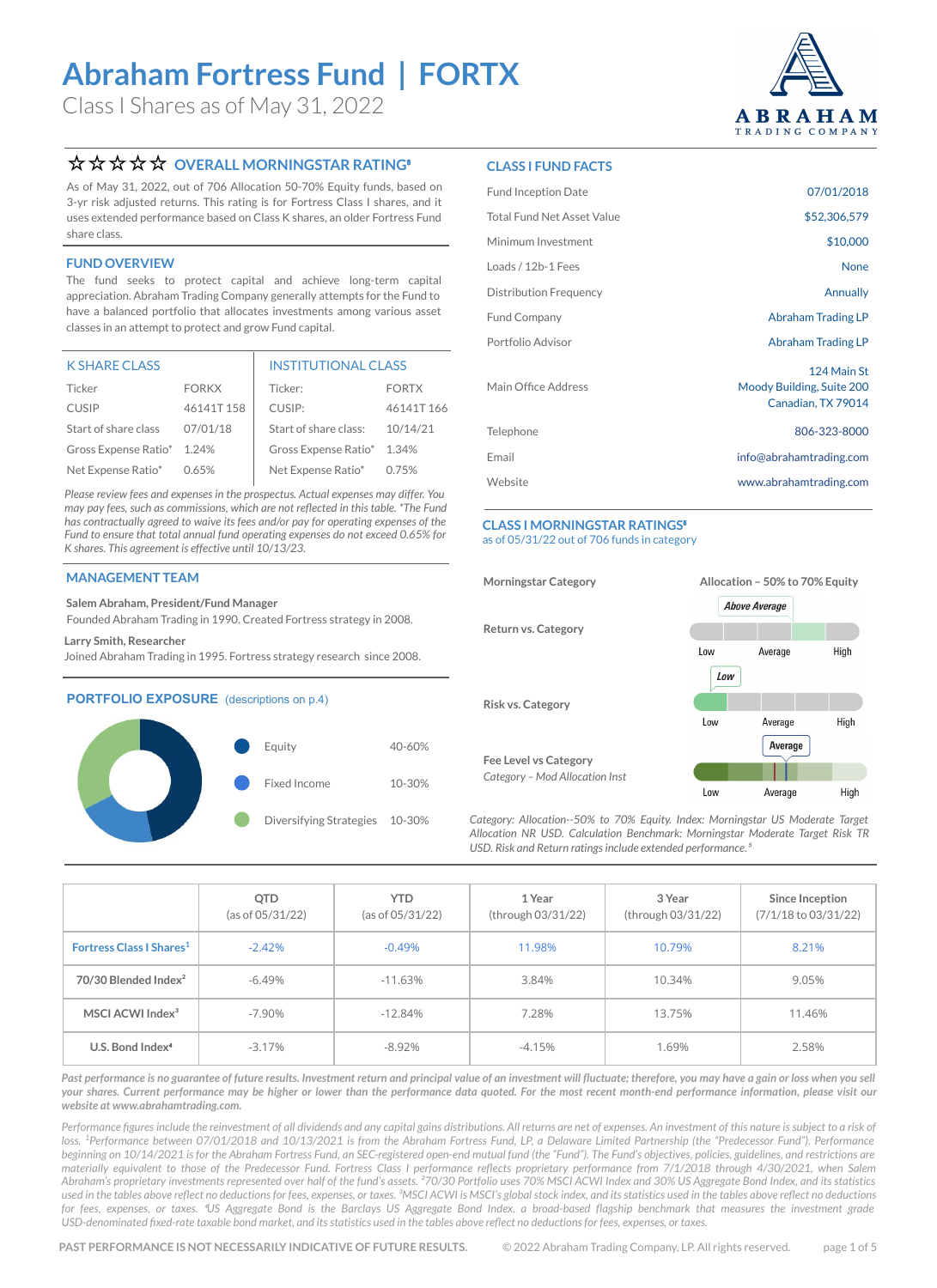

### **FORTRESS MONTHLY & ANNUAL RETURNS** as of 05/31/22, net of Class I fees

|      | Jan                      | Feb                      | Mar       | Apr       | May                      | Jun                      | Jul       | Aug      | Sep                      | Oct       | Nov                      | Dec      | <b>YTD</b> |
|------|--------------------------|--------------------------|-----------|-----------|--------------------------|--------------------------|-----------|----------|--------------------------|-----------|--------------------------|----------|------------|
| 2018 | $\overline{\phantom{a}}$ | $\overline{\phantom{a}}$ | -         | -         | $\overline{\phantom{a}}$ | $\overline{\phantom{a}}$ | $-0.06\%$ | 3.82%    | 2.09%                    | $-4.45%$  | $-0.18%$                 | $-3.35%$ | $-2.34%$   |
| 2019 | 1.71%                    | $-0.45%$                 | $-0.02\%$ | 2.05%     | $-4.99%$                 | 3.67%                    | 2.57%     | $-2.12%$ | 2.15%                    | 0.51%     | 2.67%                    | 0.88%    | 8.66%      |
| 2020 | 2.39%                    | $-1.92\%$                | $-1.21%$  | 5.23%     | 1.76%                    | $-0.80%$                 | 1.61%     | 0.71%    | $-1.89%$                 | $-1.97\%$ | 6.05%                    | 2.97%    | 13.28%     |
| 2021 | $-3.51%$                 | 1.56%                    | 1.99%     | 3.78%     | 1.79%                    | 0.53%                    | 1.99%     | 0.51%    | $-1.89%$                 | 1.89%     | $-1.08%$                 | 2.01%    | 9.75%      |
| 2022 | $-2.97%$                 | $0.00\%$                 | 5.10%     | $-1.36\%$ | $-1.08\%$                | $\overline{\phantom{a}}$ | $\sim$    | $\sim$   | $\overline{\phantom{a}}$ | ۰         | $\overline{\phantom{a}}$ | $\sim$   | $-0.49%$   |

Past performance is no guarantee of future results. Investment return and principal value of an investment will fluctuate; therefore, you may have a gain or loss when you sell your shares. Current performance may be higher or lower than the performance data quoted. For the most recent month-end performance information, please visit our *website at [www.abrahamtrading.com](http://www.abrahamtrading.com).* 

### **MORNINGSTAR TRAILING RETURNS COMPARISON**⁵

as of May 31, 2022

# **Total Return % 1-Year 3-Year FORTX 3.49% 11.12%** Category 1 -4.81% 8.15% Index -5.75% 8.38% Quartile Rank Percentile Rank 5 11 # of Investments in Category  $\begin{array}{|c|c|c|c|c|} \hline \end{array}$  706

#### **COMMON STOCK EXPOSURE**

Investment as as of Mar 31, 2022, Category as of Apr 30, 2022

|                 | <b>Sectors</b>                     | Investment % | Category % |
|-----------------|------------------------------------|--------------|------------|
|                 | <b>Basic Materials</b><br>a.       | 1.36         | 4.14       |
|                 | Consumer Cyclical                  | 10.35        | 10.59      |
|                 | <b>I.</b> Financial Services       | 11.66        | 15.17      |
|                 | <b>Real Estate</b><br>m            | 1.36         | 3.24       |
|                 | <b>Communication Services</b><br>O | 9.36         | 7.97       |
| Sensitive       | <b>C</b> Energy                    | 2.47         | 4.59       |
|                 | <b>O</b> Industrials               | 6.07         | 10.44      |
|                 | <b>P.</b> Technology               | 22.94        | 20.18      |
|                 | Consumer Defensive                 | 5.87         | 6.59       |
| <b>Defensiv</b> | Healthcare                         | 11.79        | 13.93      |
|                 | <b>Utilities</b>                   | 16.77        | 3.16       |

The Morningstar Trailing Returns Comparison table contains extended performance. Morningstar provides adjusted historical returns and an Extended Performance Rating for some mutual fund share class that don't have a 1-, 3-, 5-, or 10-year performance history. These hypothetical Morningstar Ratings are based on the historical performance of the oldest share class of the fund (FORKX) adjusted for fees and expenses. Category: Allocation--50% to 70% Equity. Index: Morningstar US Moderate Target Allocation NR USD. Earliest available June 30, 2018. Time periods greater than 1 year are annualized.

### **COMMON STOCK MARKET CAP**

Investment as of Mar 31, 2022, Category as of Apr 30, 2022**<sup>6</sup>**

| Size  | <b>FORTX %</b> | Cat Avg % |
|-------|----------------|-----------|
| Giant | 13.22%         | 25.98%    |
| Large | 8.96%          | 16.74%    |
| Mid   | 3.85%          | 10.74%    |
| Small | 0.00%          | 2.98%     |
| Micro | 0.00%          | 0.75%     |

### **OTHER PORTFOLIO STATS<sup>6</sup>** see p 5 for definitions

| Turnover Rate (as of 12/31/21)                     | 25%        |
|----------------------------------------------------|------------|
| Fixed Income Weighted Duration<br>(as of 03/31/22) | $6.01$ vrs |

#### **MORNINGSTAR EQUITY STYLEBOX**  as of Mar 31, 2022**<sup>6</sup>**



### **TOP 10 EQUITY HOLDINGS**  % of net assets as of Mar 31, 2022**<sup>6</sup>**

| Apple, Inc.              | 2.13% |
|--------------------------|-------|
| Microsoft Corp.          | 1.72% |
| Alphabet, Inc.           | 1.38% |
| Amazon.com, Inc.         | 1.23% |
| Tesla, Inc.              | 0.77% |
| Meta Platform, Inc.      | 0.59% |
| NVIDIA Corp.             | 0.51% |
| Berkshire Hathaway       | 0.46% |
| UnitedHealth Group, Inc. | 0.36% |
| Visa, Inc.               | 0.36% |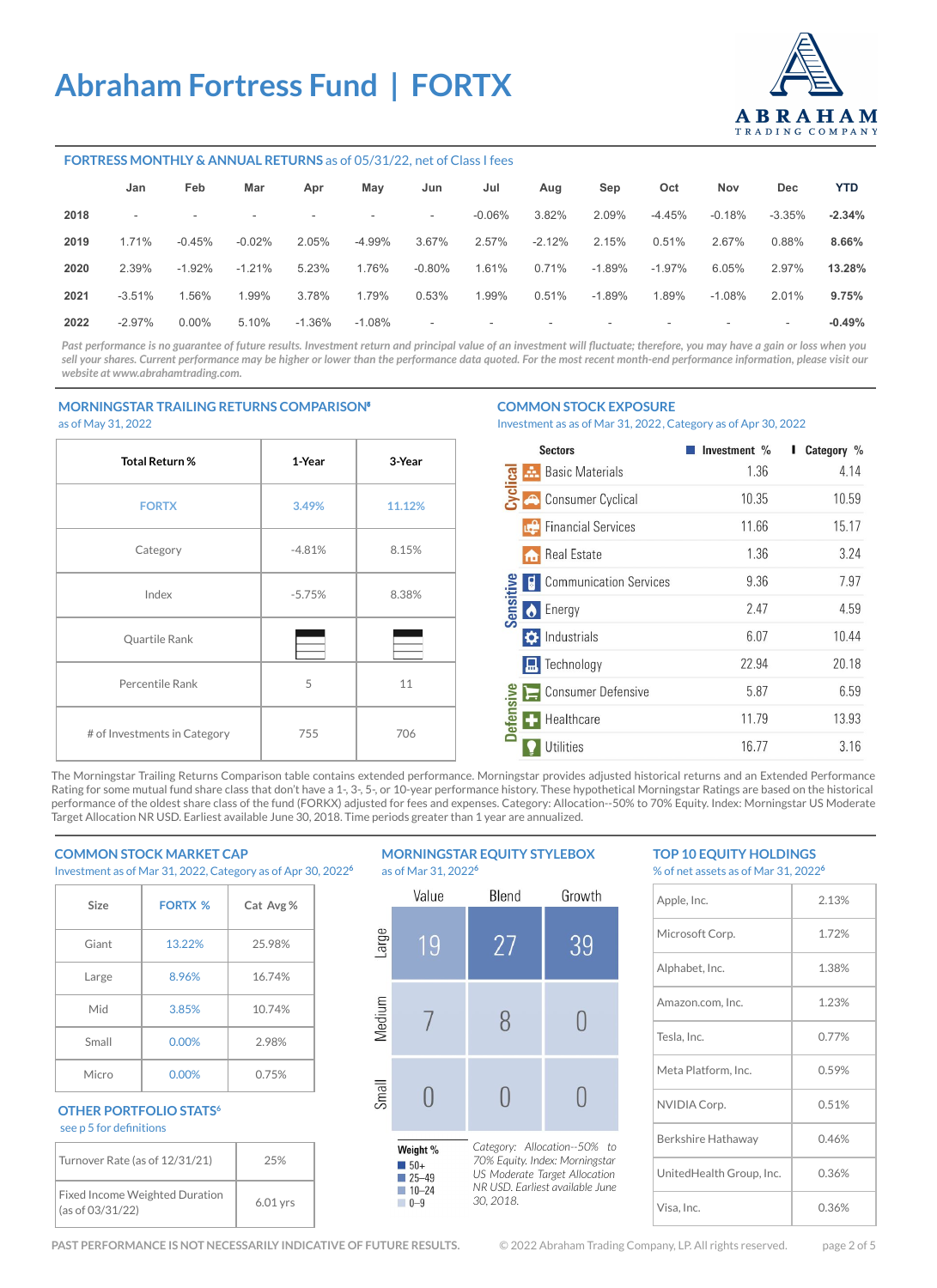

### **MORNINGSTAR RISK, VOLATILITY\*, & PORTFOLIO MEASURES**⁵ As of May 31, 2022, see p 5 for definitions

| <b>Trailing</b>           | <b>FORTX</b> | Category  | Index     |
|---------------------------|--------------|-----------|-----------|
| Alpha                     | 6.63         | 0.77      |           |
| Beta                      | 0.52         | 1.03      |           |
| $R^2$                     | 53.62        | 91.79     |           |
| Sharpe Ratio              | 1.26         | 0.65      | 0.71      |
| <b>Standard Deviation</b> | 8.22         | 12.36     | 11.50     |
| Max Drawdown              | $-4.97%$     | $-14.71%$ | $-12.52%$ |

*Italics indicate Morningstar's use of extended performance, which combines new share classes having less than a 3 year track record with older share classes of a fund to provide investors with more information about the investment's history. Category: Allocation--50% to 70% Equity. Index: Morningstar US Moderate Target Allocation NR USD. Earliest available June 30, 2018. Time periods greater than 1 year are annualized. \*Volatility is a statistical measure of the dispersion of returns for a given security or market index.*

#### **FORTRESS ASSET ALLOCATION** as of Mar 31, 2022**<sup>6</sup>**

| 38% |
|-----|
| 8%  |
| 13% |
| 20% |
| 21% |
|     |

*Review the fund's portfolio and other investment details in the prospectus and semi-annual report at [abrahamtrading.com](http://www.abrahamtrading.com). See page 4 and 5 of this fact sheet for definitions and more details about Fortress, its strategy, and the data presented here.*

### **Growth of a \$10,000 Investment Since Inception** (July 1, 2018 to May 31, 2022)



*This chart illustrates the performance of a hypothetical \$10,000 investment made in the Fund as of July 1, 2018. It assumes reinvestment of dividends and capital gains, but does not reflect the effect of any applicable sales charge or redemption fees. ²70/30 Portfolio uses 70% MSCI ACWI Index and 30% US Aggregate Bond Index, and its statistics used in the tables above reflect no deductions for fees, expenses, or taxes. This chart does not imply any future performance. Past performance is no guarantee of future results.*



### **Drawdown\* Comparison for Fortress<sup>1</sup> and MSCI ACWI<sup>3</sup> Since Inception (July 1, 2018 to May 31, 2022)**

 $0.00%$  $-5.00%$  $-10.00%$  $-1500%$  $-20.00%$  $-25.00%$ Jan-19 Jan-22  $Jan-20$  $Jan-21$ 

*\*A drawdown is a peak-to-trough decline during a specific period for an investment fund, or trading account. Performance data quoted represents past performance; past performance does not guarantee future results. ²MSCI ACWI is MSCI's global stock index, and its statistics used in the tables above reflect no deductions for fees, expenses, or taxes. An investment of this nature is subject to a risk of loss.* 



### **Volatility Comparison of Fortress vs 70/30 Portfolio\***

| Volatility*<br>(Standard Deviation)          | FORTX <sup>1</sup> | 70/30 Portfolio <sup>2</sup> | MSCI ACWI <sup>3</sup> | US Aggr Bond Index <sup>4</sup> |
|----------------------------------------------|--------------------|------------------------------|------------------------|---------------------------------|
| 1 Year<br>$(05/31/21 - 05/31/22)$            | 8.41%              | 10.40%                       | 14.87%                 | 5.13%                           |
| Since Inception<br>$(07/01/2018 - 05/31/22)$ | 8.71%              | 12.40%                       | 17.23%                 | 4.34%                           |

*\*Volatility is a statistical measure of the dispersion of returns for a given security or market index. 1 Year Volatility is annualized based on daily nception Volatility is annualized based on monthly numbers.*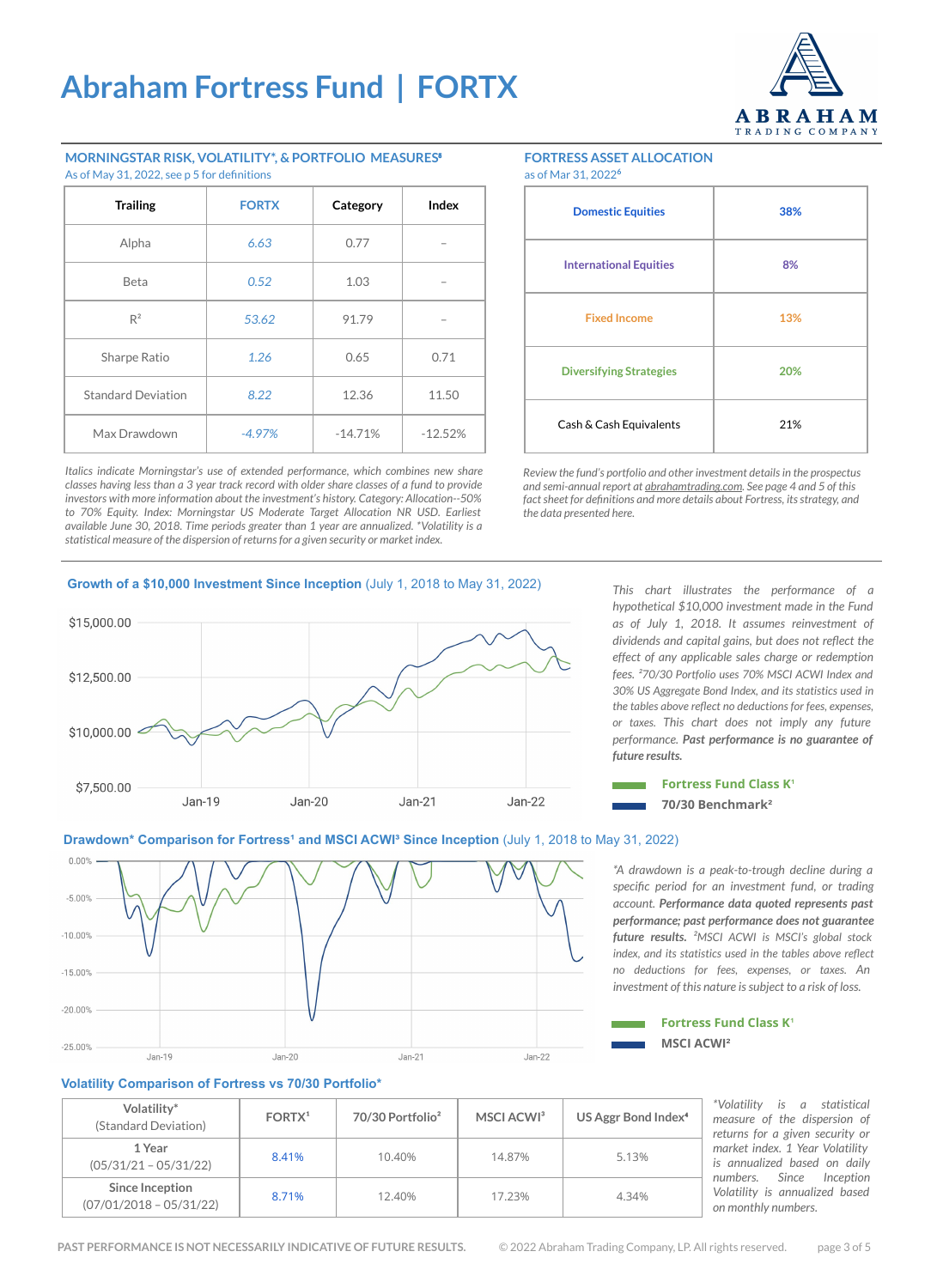

### **PLEASE READ THE FOLLOWING CAREFULLY.**

**The fund's investment objectives, risks, charges, and expenses must be considered carefully before investing. The prospectus contains this and other important information about the investment company, and it may be obtained by calling (806) 323-8000, or visiting [www.abrahamtrading.com](http://www.abrahamtrading.com). Read it carefully before investing.** 

**Mutual fund investing involves risk; Principal loss is possible. Investments in debt securities involve credit risk and typically decrease in value when interest rates rise. Investments in lower rated and nonrated securities involve greater risk. Investments in foreign securities involve political, economic, and currency risks, greater volatility, and differences in accounting methods. Derivatives may involve certain costs and risks such as liquidity, interest rate, market, credit, management, and the risk that a position could not be closed when most advantageous. Investing in derivatives could lose more than the amount invested. The Fund may use leverage which may cause the effect of an increase or decrease in the value of the portfolio securities to be magnified and the Fund to be more volatile than if leverage was not used. The Fund invests in small and mid-cap companies, which involve additional risks such as limited liability and greater volatility than large-cap companies. Investments related to gold are considered speculative and are affected by a variety of worldwide economic, financial, and political factors. The price of gold may fluctuate sharply over short periods of time, even during periods of rising prices. Full descriptions of risk factors can be found in the fund's prospectus at this link.**

**Diversification does not assure a profit or protect against loss in a declining market. The Abraham Fortress Fund is distributed by IMST Distributors, LLC. Investment Products: Not FDIC Insured – No Bank Guarantee – May Lose Value. Distributor: IMST Distributors, LLC.** 

### **FORTRESS FUND PORTFOLIO & BENCHMARKS**

Generally, the Fund attempts to invest in a balanced portfolio consisting of:

**Equity:** 40-60% in equities comprised of US stocks, and/or outside of the United States, and derivative instruments such as futures, options, or swaps on equity securities or equity indices

**Bonds:** 10-30% in fixed income securities, generally with greater than 5 years of remaining maturity, issued by the US government, other sovereign bonds, and any investment grade bonds

**Diversifying Strategies:** 10-30% in a diversified portfolio of trading strategies and programs managed by one or more trading advisors, including the Advisor (referred to as "Diversifying Strategies"). This is through investments in securities or derivatives–like futures, swaps, or options–either directly or indirectly through Fortress Fund Ltd, a wholly owned subsidiary of the Fund organized under the laws of the Cayman Islands (the "Subsidiary"). Also, as part of the Diversifying Strategies, the Fund through the Subsidiary will generally have a 0-10% long gold exposure through commodity linked derivatives and/or exchange-traded funds (ETFS).

Please review the prospectus for detailed information about the fund's portfolio, its fees, and its expenses. The cost of investing in the Fund may be higher than the cost of other mutual funds that invest directly in futures, forwards, or other derivative instruments. In addition to the Fund's direct fees and expenses, you will indirectly bear fees and expenses paid by the Fund and Subsidiary and by any investment program in which the Fund or the Subsidiary invest, including brokerage commissions and operating expenses. Further, any investment in an investment program or trading strategy is expected to be subject to management and performance-based fees, and over-the-counter derivatives that provide the Fund, directly or through its Subsidiary, with exposure to the Diversifying Strategies, have both direct costs and fees and indirect costs and fees.

### **MORNINGSTAR RATINGS, DATA, & DEFINITIONS**

The Morningstar Rating™ is for the I share class only; other classes may have different performance characteristics. The Morningstar Rating for funds, or "star rating", is calculated for managed products (including mutual funds, variable annuity and variable life subaccounts, exchange-traded funds, closed-end funds, and separate accounts) with at least a three-year history. Exchange-traded funds and open-ended mutual funds are considered a single population for comparative purposes. It is calculated based on a Morningstar Risk-Adjusted Return measure that accounts for variation in a managed product's monthly excess performance, placing more emphasis on downward variations and rewarding consistent performance. The Morningstar Rating does not include any adjustment for sales loads. The top 10% of products in each product category receive 5 stars, the next 22.5% receive 4 stars, the next 35% receive 3 stars, the next 22.5% receive 2 stars, and the bottom 10% receive 1 star. The Overall Morningstar Rating for a managed product is derived from a weighted average of the performance figures associated with its three-, five-, and 10-year (if applicable) Morningstar Rating metrics. The weights are: 100% three-year rating for 36-59 months of total returns, 60% five-year rating/40% three-year rating for 60-119 months of total returns, and 50% 10-year rating/30% five-year rating/20% three-year rating for 120 or more months of total returns. While the 10-year overall star rating formula seems to give the most weight to the 10 year period, the most recent three-year period actually has the greatest impact because it is included in all three rating periods.

The Morningstar Investment Style Box reveals a fund's investment strategy. For the equity holdings in the fund's portfolio, the vertical axis shows the market capitalizations of the long stocks owned and the horizontal axis shows investment style. A darkened square in the stylebox indicates the weighted average style of the portfolio. Morningstar Risk Scores for a given time period (three, five, or 10 years) reflect the Fund's Morningstar risk score plotted on a bell curve: Monthly calculations are based on whether the Fund scores in the top 10% of its category, its risk score is considered High; if it falls in the next 22.5% Above Average; a place in the middle 35% is Average; those lower still, in the next 22.5%, are Below Average and the bottom Low. Overall Morningstar Risk Score is a weighted average of the available three, five, and 10 year Morningstar risk scores. Investments with less than three years of performance history are not rated. The Morningstar Target Risk Index family is designed to meet the needs of investors who would like to maintain a target level of equity exposure through a portfolio diversified across equities, bonds, and inflation-hedged instruments. The Morningstar Moderate Target Risk Index seeks approximately 60% exposure to global equity markets. This Index does not incorporate ESG criteria.

Ratings displayed with hollow stars represent Morningstar Extended Performance Ratings. Morningstar provides adjusted historical returns and an Extended Performance Rating for some mutual fund share class that don't have a 1-, 3-, 5-, or 10-year performance history. These hypothetical Morningstar Ratings are based on the historical performance of the oldest share class of the fund, adjusted for fees and expenses.

**© 2022 Morningstar. All Rights Reserved. The information contained herein: (1) is proprietary to Morningstar.com and/or its content providers; (2) may not be copied or distributed; and (3) is not warranted to be accurate, complete or timely. Neither Morningstar nor its content providers are responsible for any damages or losses arising from any use of this information. Past performance is no guarantee of future results.**